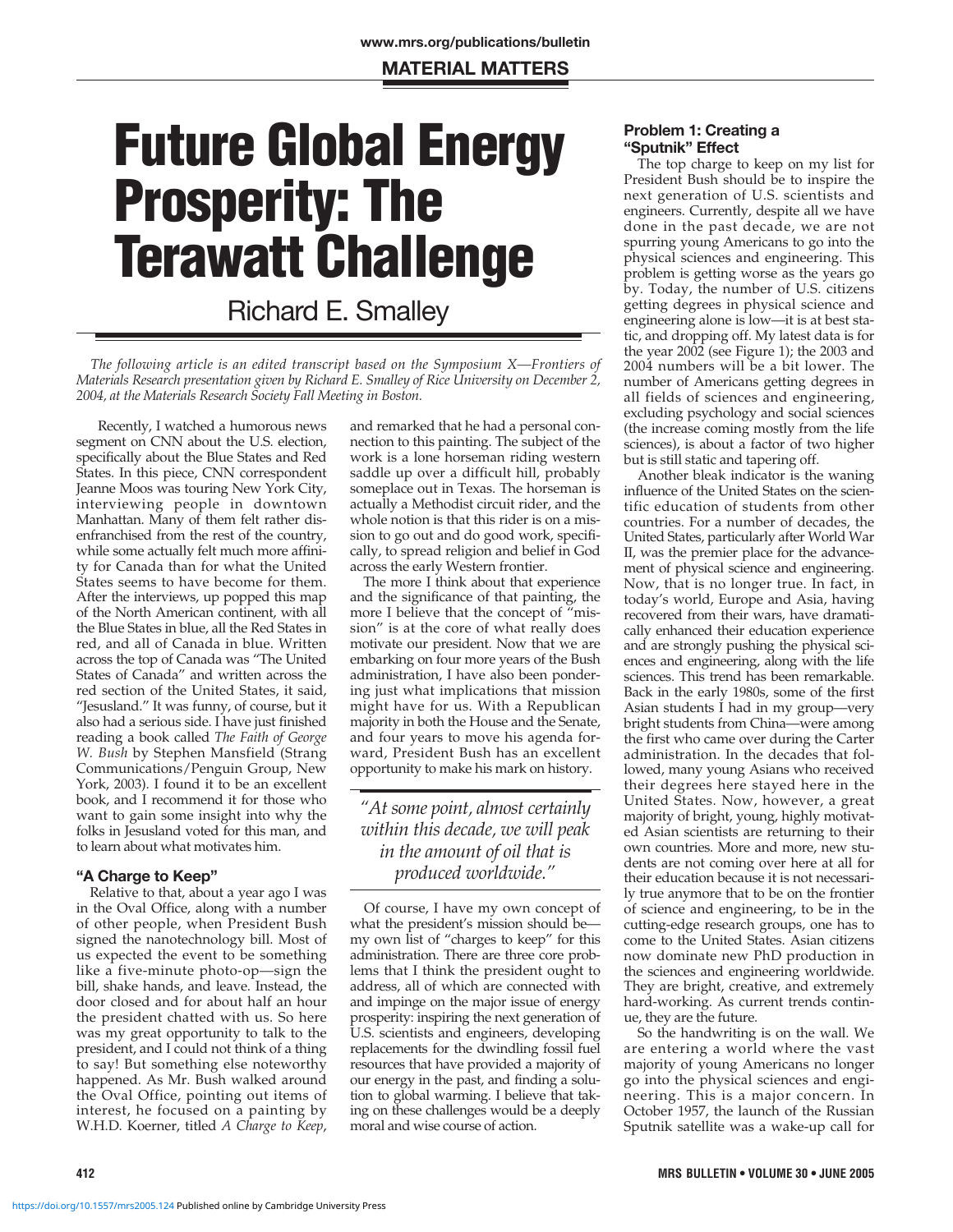the United States, pointing to a critical gap in its space technology and sparking a dramatic enhancement in technical and science education programs.

My hope is that President Bush will take up the charge of promoting careers in science—particularly in the physical sciences and engineering. Somehow, if he can find a way, our president should try to do today for science and engineering what John Kennedy so effectively did in the early 1960s with the Apollo space program. We need a new "Sputnik Generation" of scientists and engineers.

#### **Problem 2: Peaks in Oil Production**

Another charge to keep that should be at the top of the president's list is the assurance of abundant, low-cost energy for us and our posterity. We are used to living in a world where energy is cheap, and most of that energy was produced right here in the United States. The majority of our oil came from Texas, which was once the premier oil producer in the world and is still the center of the world's oil and gas businesses. Yet, as far back as 1970, we peaked in the amount of oil we could produce in this country. Even though we still think of Texas as the land of people getting crazyrich discovering oil in their back yard, in fact Texas has been a net importer of energy for over a decade now, with billions of energy dollars a year going out of the state. Saudi Arabia and the Middle East are now the dominant oil sources. Even their oil production, however, will eventually decline. At some point, almost certainly within this decade, we will peak in the amount of oil that is produced worldwide. Even though there will be massive amounts of oil produced for the rest of this century, the volume produced each year will never again reach the amount produced at its peak. This year, 2005, might very well end up being the historic date of that global peak.

Oil, along with gas, is tremendously important. The history of oil is basically the history of modern civilization as we have known it for the past 100 years. As our principal transportation fuel, oil has been the basis of our country's power and prosperity. What will we do when there is no longer enough oil and gas? We do not yet have an answer.

## **Problem 3: Dealing with** Atmospheric CO<sub>2</sub>

The third charge to keep is care of the environment for the century to come. Confounding the energy challenge just described is the problem of global warming. For decades now, the average surface temperature of the earth has been going up. During this same time, the  $CO<sub>2</sub>$  level in the atmosphere has also been increasing (see Figure 2). The sharp upswing in temperature and  $CO<sub>2</sub>$  levels during th e 20th century corresponds with the rise of fossil fuels as the world's primary energy source and the vast increase in global population.

It might turn out that there is no causal connection between  $CO<sub>2</sub>$  and the warm-

ing of the earth—that if we wait long enough we will see this warming trend go back down, even though  $CO<sub>2</sub>$  levels keep going up. On the other hand, most likely there is a causal connection. Even if you were a conservative businessperson, you would probably agree that if a vice president of your corporation told you that there is no need to worry about  $CO<sub>2</sub>$ in the atmosphere, you would consider that too risky a belief on which to base the future of your company—let alone the future of the world.

Whatever one's viewpoint, we need to find an answer to this problem. What better time to take on these issues than now, with the great resources available in President Bush's second term. What better time to challenge American young people—and for that matter, the rest of the world—to find ways to solve this global conundrum?

### **Energy Heads "Top Ten" Global Concerns**

Energy is not just "any old issue." Most people, in fact, understand its importance very well. When I have given talks on this subject before, I have often asked people in the audience to name the most critical problems we will have to confront as we go through this century. In every case, after a bit of discussion, the audiences have agreed that energy is the single most important issue we face.

Why is energy always preeminent? When we look at a prioritized list of the



Figure 1. Earned doctoral degrees in science and engineering. Extracted from Science and Engineering Indicators 2, National Science Board (NSB 04-01), 2004, www.nsf.gov/nsb/documents/ reports.htm (accessed April 2005).



Figure 2. Global warming over the past millennium, by temperature and  $CO<sub>2</sub>$  level. (a) Data from thermometers (red) and from tree rings, corals, ice cores, and historical records (blue); (b) data from measurements at Mauna Loa Observatory: Hawaii (red) and ice core records (blue). Courtesy of Marty Hoffert of New York University.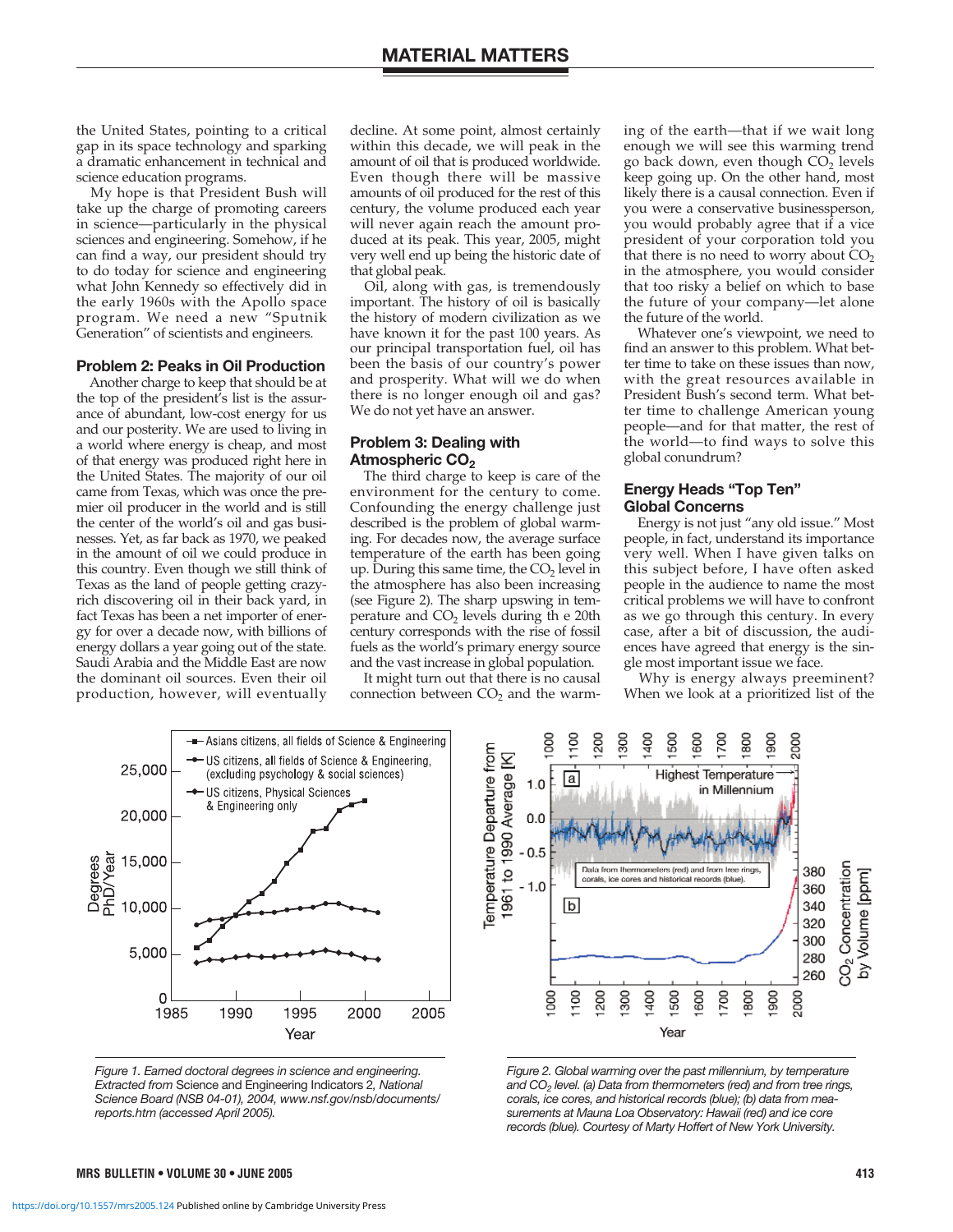top 10 problems, with energy at the top, we can see how energy is the key to solving all of the rest of the problems—from water to population:

- 1. Energy
- 2. Water
- 3. Food
- 4. Environment
- 5. Poverty
- 6. Terrorism and war
- 7. Disease
- 8. Education
- 9. Democracy
- 10. Population

Take the second problem on the list, for example: water. Already billions of people around our planet live without reliable access to clean water for drinking and agriculture. As population continues to build and the depletion of existing aquifers worsens, we will need to find vast new sources of clean water. Luckily, our planet has huge resources of water, but most has salt in it, and it is often thousands of miles away from where we need it. We can solve this problem with energy: desalinate the water and pump it vast distances. But without cheap energy, there is no acceptable answer.

Without abundant fresh water, how are we going to provide the food for our burgeoning worldwide population? Without cheap energy, how are we going to produce the fertilizer, till the soil, harvest the crops, process them, package them, and deliver them to markets?

Energy likewise plays the dominant role in determining the quality of our environment, the prevention of disease, and so on, down the entire list of global concerns.

In short, energy is the single most important factor that impacts the prosperity of any society. In today's world, with about six and a half billion people, only about one and a half billion of us enjoy modern energy at the level to which we in this audience are accustomed. It is impossible to imagine bringing the lower half of the economic ladder of human civilization—about three billion people—up to a modern lifestyle without abundant, lowcost, clean energy.

Right now, we do not have the technology to enable that. If we do not solve the energy problem for these billions of people who are basically disenfranchised, how can we imagine that we are going to avoid a future that has ongoing war and terrorism at levels that exceed what we have already known in this past unprecedentedly violent 20th century, a century in which we had less than half the population we have now, a century that was blessed with ever-abundant cheap oil?

*"To give all 10 billion people on the planet the level of energy prosperity we in the developed world are used to, a couple of kilowatt-hours per person, we would need to generate 60 terawatts around the planet the equivalent of 900 million barrels of oil per day."*

Continuing down the list of problems, we can make strong arguments that energy would be tremendously enabling in solving all of these issues, even population. The good news about population is that around the planet, the fertility rate is dropping. Whenever a nation begins to develop, the fertility rate generally drops. In fact, in many sections of the developed world, fertility rates are now so low that we need to increase them. During our lifetime, we will see worldwide population growth continue to slow down, then level out at somewhere around 10 billion people. It probably will not go higher than that. Our challenge then is to make it possible for 10 billion people to live a reasonable lifestyle on this planet. That is certainly our charge to keep.

#### **The Terawatt Challenge**

To provide the technology for accomplishing our energy goals, what we need to do is to find the "new oil"—a basis for energy prosperity in the 21st century that is as enabling as oil and gas have been for the past century. The sheer magnitude of the energy industry makes this an extremely difficult task. Studying the problem in depth, we come to appreciate the fundamental nature of the scientific breakthroughs necessary to activate these new energy sources.

In 2004, we consumed on average the equivalent of 220 million barrels of oil per day to run the world. Or, if we convert that into watts, what ran the world was about 14.5 terawatts. The vast majority of this energy was from oil, gas, and coal. Fission and biomass were significant players. Most of this biomass was the energy source for the bottom half of the global economic ladder, three billion people or so. A great deal of that was unsustainably burned vegetation, cow dung, and other materials that are used where modern energy is not available or affordable. Quite a bit of the 14.5 terawatts was hydropower, but we have already tapped most of the available hydropower. An incredibly small amount of that energy, about 0.5%,

was solar, wind, and geothermal, with geothermal composing the largest part.

To solve the energy challenge, we will have to find a way to produce, every day, not just what we are producing right now, but at least twice that much. We will need to increase our energy output by a minimum factor of two, the generally agreedupon number, certainly by the middle of the century, but preferably well before that—despite the fact that oil and gas will have long since peaked. Considering that many people on the planet are not using much energy at all and that new energy sources have yet to be developed, billions of people would still be living without modern energy. To give all 10 billion people on the planet the level of energy prosperity we in the developed world are used to, a couple of kilowatt-hours per person, we would need to generate 60 terawatts around the planet—the equivalent of 900 million barrels of oil per day.

Where could that amount of energy ever come from? The goal of finding it seems impossible. Nevertheless, we need to acquire the ability to produce energy at this magnitude in a sustainable, continual way and do it at a low-enough cost—a couple of pennies per kilowatt-hour—to enable global prosperity.

Searching for the enormous amounts of energy that could accomplish this goal, we find, remarkably, that our biggest resources are in the areas where we generate hardly any energy at all right now—solar, wind, and geothermal.

#### **Reversing Current Energy Trends**

By 2050, if we have solved the problem, the world's energy breakdown will probably look like a reverse of what it is today. Oil, hydroelectric, coal, and gas (in that order) would supply the least amount of energy, with fusion/fission and biomass processes being somewhat larger players, and solar/wind/geothermal resources providing the majority of the world's energy. This new breakdown represents a revolution in the largest enterprise of humankind, an energy industry that currently runs about \$3 trillion per year.

Getting there will be incredibly difficult. If we knew today how to transform the makeup of our energy mix by exploiting fission/fusion, solar, or wind, it would take an inordinate amount of time. If I could go out tomorrow and turn on the switch of a new power plant that would produce a thousand megawatts of power from some new, clean, carbon-free energy source, I would have to turn on a new plant every day for 27 years before I generated even 10 terawatts of new power.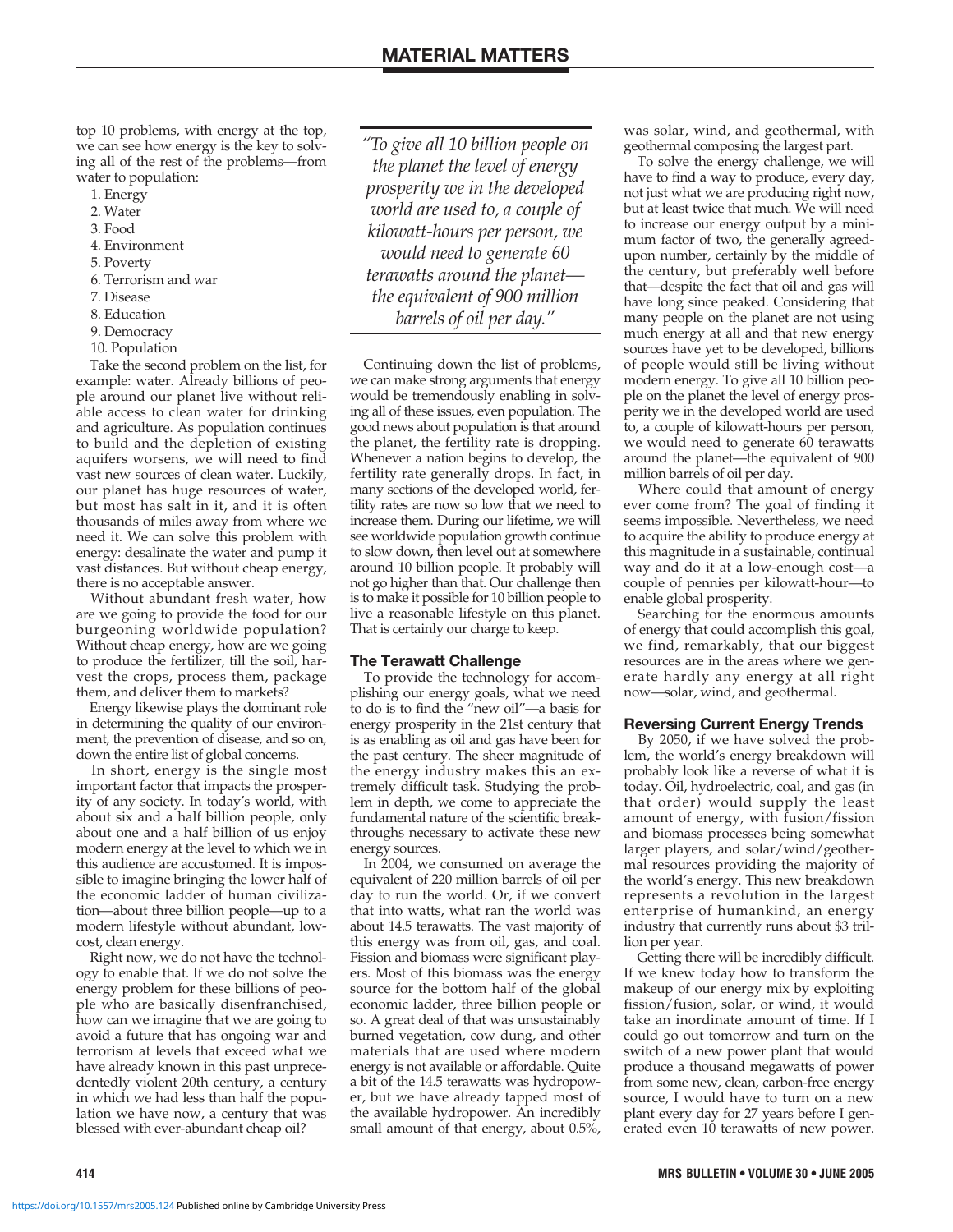Ten terawatts plus 14 terawatts does not add up to even half of the 60 terawatts we will eventually need. Of course, we do not currently have the technology to build a fleet of nuclear fission breeder reactors let alone a solar or geothermal plant—that could produce that amount of energy cheaply. I believe that if we do not find a way to build such power plants over the next decade, or at most two, this 21st century is going to be very unpleasant.

#### *Finding Alternatives to Oil*

Where are we going to find new energy? The list of possible sources will not produce enough of an energy impact. True, early on we could achieve some progress with conservation and efficiency. In the developed world, with its top billion people, it is possible that we could effect substantial energy savings. In the undeveloped world, however, conservation is meaningless, because so little energy is used. Even with high efficiency, then, we are still going to need vast new energy sources. Hydroelectric, as I mentioned, is mostly tapped out. Biomass could be very significant were we not confronted with a global food and water crisis. Essentially, we are trying to move from a situation where we pull our energy out of the ground in oil and gas to one where we must grow energy crops every year at a very high rate in order to produce just one terawatt. This would require a revolution in agriculture at a time when we are struggling just to sustain our current production levels for food.

There has been a lot of talk about the hydrogen economy, which I believe is, despite its virtues, likely to remain a distraction from the real, practical solutions to our energy needs. Hydrogen is not a basic energy source. Rather, hydrogen is a way of storing energy and moving it from here to there. Unfortunately, it does not do either of these tasks very well. For these tasks, electricity is a much better answer. Electrical power transmission is a superb way to move energy from one place to another, and at least on a small scale, electrical power can be stored.

The biggest resources right now are in fossil fuels—oil, gas, and coal. We certainly have enough coal for another five decades or so, if we expand production. But we cannot simply burn all that coal and assume that the  $CO<sub>2</sub>$  problem is going to go away, or that we can ignore it, or get around it. The only way now imagined to deal with the enormity of this issue is sequestration, finding places where  $CO<sub>2</sub>$  can be securely stored. Given that the average lifetime of  $CO<sub>2</sub>$  in the atmosphere is greater than 100 years, we

would need to store it so that much less than 1% escapes from the ground every year. We could certainly build such storage facilities in special locations for small amounts of  $CO<sub>2</sub>$ , but to solve the problem for the planet, we would need to build them all over the world and be able to verify that they will safely store tens of gigatons of carbon per year, and do this year after year. There is no known way to do this. Putting  $CO<sub>2</sub>$  in the ground does not generate any money; instead, it is more like taking money and throwing it down a hole. I have yet to hear a compelling business case for sequestration.

#### *Solar Solutions*

I do not believe that our energy problems can be solved through the burning of fossil fuels. Yet, these fuels currently represent our primary energy resources, the only ones we know how to use to our economic advantage. The energy sources that could genuinely respond to our future needs are all basically from nuclear sources, either human-made nuclear fission or nuclear fusion reactors, or the nuclear reactions resulting from the spontaneous decay of uranium and thorium in the rocks of the earth (geothermal energy). Then there is that great big hydrogen fusion reactor up in the sky, the sun. That is where the truly big resources can be found.

Yet, the mention of "solar energy" in any kind of conversation about world energy will sometimes elicit a wry smile from certain people—for example, from

some people in my home town of Houston, where the favorite unit of energy is the barrel of oil. By saying "solar energy," we show that we know nothing about how big the energy industry is, or what the "real" energy people are doing.

Solar is not now a major player in worldwide energy. To those people with wry smiles, however, I would like to point out that if they like nuclear reactors as a big-time, big-boy energy solution, they should be impressed by a nuclear reactor that has been going strong for billions of years. Without doing anything, we enjoy the effect of 165,000 terawatts of power hitting the earth's disk every moment of every day. This vast nuclear reactor has gone through over 4 billion years of shake-down trials, and it is probably going to continue providing stable performance for at least another couple of billion years. We are bathed in energy.

The truth is that there is plenty of energy hitting the surface of the earth. Nate Lewis of the California Institute of Technology likes to demonstrate that we could cleanly meet the world's entire energy needs, two kilowatts per person for 10 billion people, by applying the following elegant solution (shown in Figure 3). On a global map, identify six rectangular spaces located in areas of high solar radiation, create 10% efficiency, then collect that power, which would be about 20 terawatts of electrical power, the equivalent of 60 terawatts total energy power at a 30% energy conversion. That would totally solve humanity's energy problem and



Figure 3. Solar cell land area requirements in which the six boxes (100 km on a side), located in areas of high solar radiation, can each provide 3.3 terawatts of electrical power to a total of ~20 terawatts of electrical power. Courtesy of Nate Lewis of the California Institute of Technology.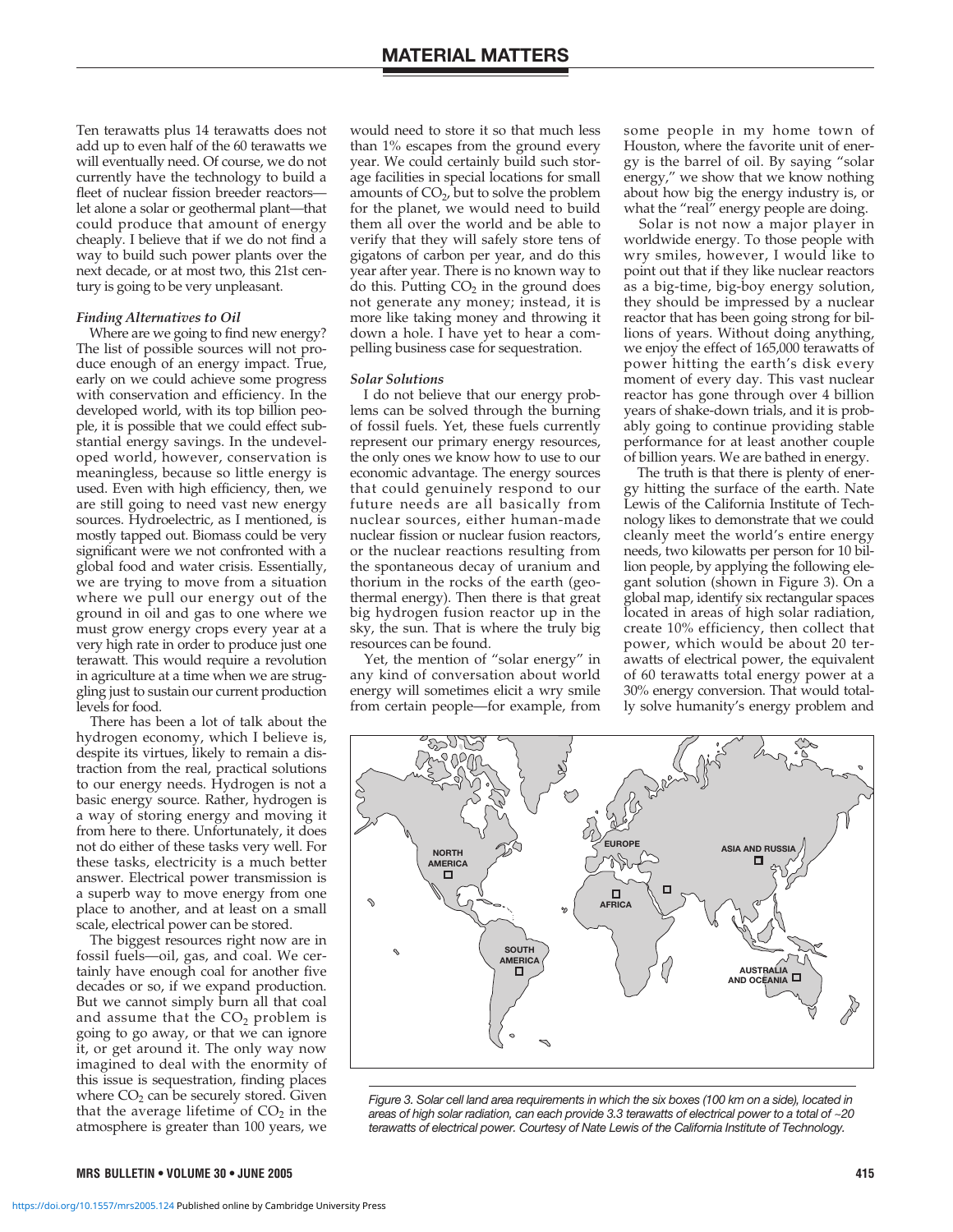allow us to concentrate on other problems for the rest of this century.

Although there is plenty of solar energy, we do not have the technology to develop it at a few pennies per kilowatthour. Right now we could do it at about 20–50 cents a kilowatt-hour (averaged over a day/night cycle), but that would be far too expensive. If you believe with me that we absolutely need to provide the planet's 10 billion people with the potential to pursue a fulfilling lifestyle, where they have a roof over their heads, enough food to eat, sufficient mobility, communications, and the capability to build homes and develop cities, then you will agree that we have to revolutionize the world's energy system. We need cheap, clean energy in vast amounts.

# **The Distributed Energy Grid**

The hardest problem will be finding viable replacements for the energy sources we have been relying on for decades, oil in particular. Oil is not only a great primary energy source, it is also the best form in which to transport energy over continental distances and across oceans. Most of the oil we import comes across the sea in what has become a very efficient process—putting the oil in tankers. When we buy a gallon of gas, the actual dollar cost for that transportation is less than 10%.

In contrast, it is much less efficient to transport natural gas in this way. Natural gas has to be cooled to liquefy it to form LNG before it goes into the tank. That in itself takes a lot of energy. The LNG tanker is more expensive, resulting in much higher transportation costs, and it takes more energy to re-gasify and compress the gas for storage, pipeline transportation, and use when it reaches its destination. We are going to find out exactly how high these costs will be as time goes on, since most of our natural gas will eventually have to be imported. Transporting liquid hydrogen would be vastly more expensive.

#### *"Energy as Energy"*

How, then, around the year 2050, are we going to transport energy over vast distances while minimizing the costs and getting the amount of power we need? The best answer would be to transport energy as energy, not as mass. Instead of storing energy in some chemical form, keep it as pure energy. There are essentially only two ways to do that. We could microwave energy up to a satellite and bounce it back down, or we could run it along wires on the earth's surface. We will do both, but mostly we will use wires.

*Enabling the Grid: Local Energy Storage*

With this energy distribution model, the entire North American continent, all the way from the Arctic Circle down to Panama, would be wired together in a giant interconnected electrical energy grid. Indeed, we are already very close to that now, except that in the new grid, by the middle of the century, there would be two critical additions. The first would be local energy storage. Every one of the hundred million or so sites consuming energy in this grid would have its own storage unit—the equivalent of an uninterruptible power supply that not only gives a home computer a few minutes of power during an outage, but also can supply each of our houses or businesses with 12–24 hours of full operation.

*"There has been a lot of talk about the hydrogen economy, which I believe is, despite its virtues, likely to remain a distraction from the real, practical solutions to our energy needs."*

Imagine that by mid-century, nanotechnologies, new materials, and possibly new physics will have enabled us to create local storage units for electrical energy that are not much bigger than this lectern. The units would store 100 kilowatt-hours, which is enough to run a normal house for 24 hours. If we tried to run this type of unit right now using a lead acid battery, the unit would have to be about 20 times this volume—the size of a small room. The cost would be around \$10,000. I believe that if we really put our minds to it, we could think of a way to shrink the unit volume significantly and drop the cost dramatically. There must be many technologies that would fit inside this "box" and store that amount of energy.

On the other hand, if we think about storing energy on a much larger scale say, that of a big power plant that produces a gigawatt of power—the possibilities are very limited. We could pump water uphill and run it back down again (if we had the water and the land), or we could compress air (if we had large caverns to store it in). Large-scale energy storage technologies do exist, but, except in special locations, they lack the practicality and desirability of small-scale storage.

#### *Commercializing Local Energy Storage*

I believe that creating an efficient local storage solution should be one of our prime energy targets. Let us develop

what effectively would be a new majorappliance industry. Since our proposed unit is very small, it could be easily marketed to each one of those hundred million or so energy customers who are seeking local storage. Since the unit would have to be inexpensive—a few thousand dollars at most—customers who were not satisfied could replace their units or trade up to a better model, as they do now with other technical products such as computers. It would be a way to "PC" this critical aspect of the energy industry. Every five years or so, on average, customers would opt to upgrade their storage unit, based on local economic incentives and newly available product improvements driven by free markets and entrepreneurship. Inventive minds would be continually evolving the best possible answer to what fits inside this box.

Then, every one of those sites in the electrical energy grid would be able to use one of these units to buffer the grid's energy fluctuations. Real-time pricing for individual electrical power usage would give each customer the incentive to buy a unit that could absorb the power needed to generate 100 kilowatt-hours of electricity in the six-hour time period when energy is cheapest on the grid. People who needed more than 100 kilowatt-hours of power or needed virtually trouble-free energy for longer periods could simply buy additional or larger units. That would be the customer's decision.

Basically, this local unit would solve the energy storage problem. With that solved, it would now be possible to get most of the energy on the grid from "unreliable" or episodic sources, like wind or solar. Without a local storage solution, however, we could not rely on these "other" energy sources to supply large amounts of energy on the grid, at least not at levels above 10–20%. Above those levels, we would need to have all the reserves in place, ready to provide electrical power when the sun stopped shining or the wind stopped blowing. Local energy storage would get us past that problem and give us an extremely robust, terrorist-resistant, delocalized electrical energy system.

# *Completing the Grid: High-Voltage Transmission Lines*

In addition to a local system, one other innovation is needed on the grid to make it work. We need the capability to transport electrical power in hundreds of gigawatts over thousands of miles. High-voltage transmission lines would be very efficient for this purpose. In fact, we already have dc lines that carry electricity for 1500 miles